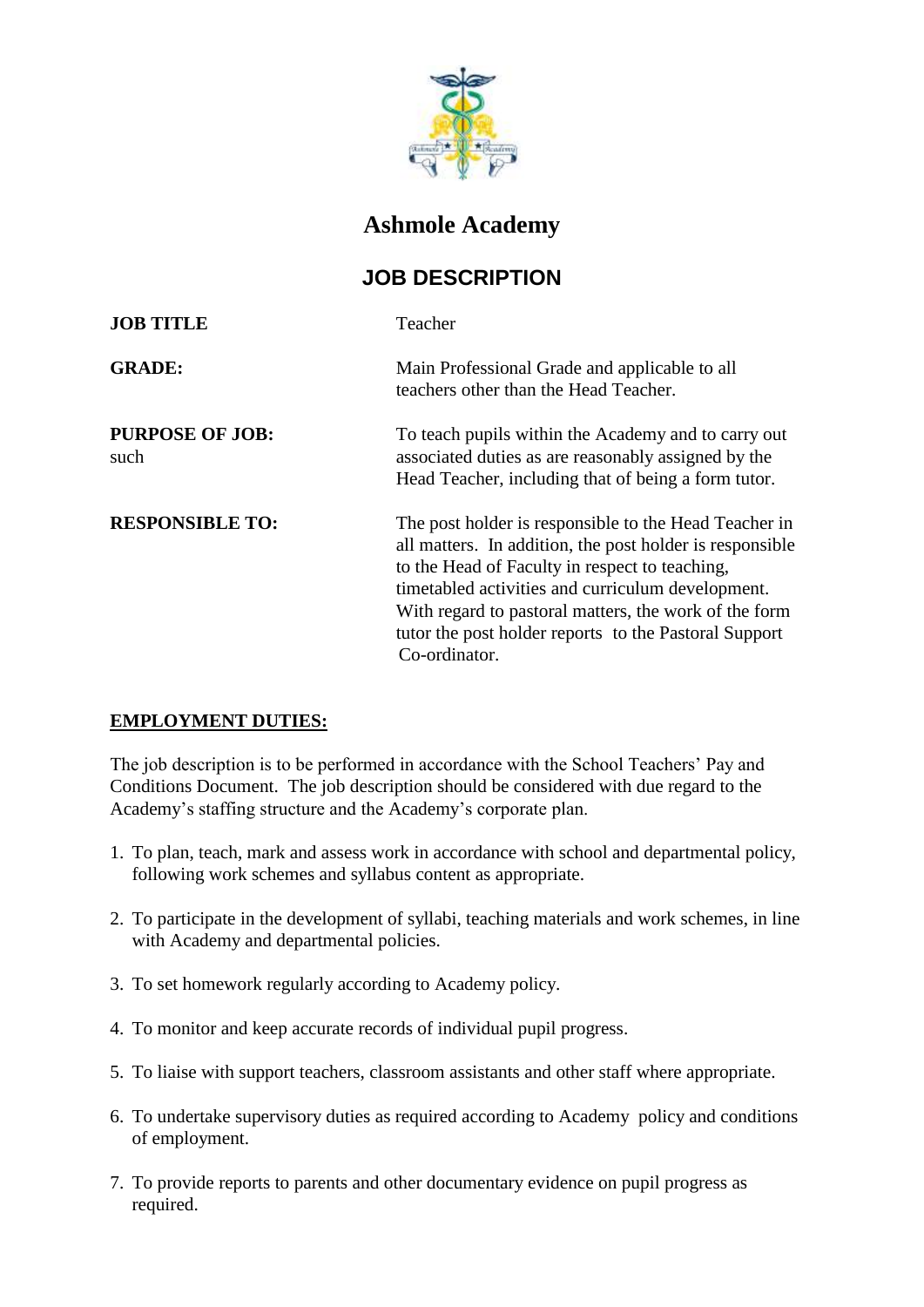- 8. To control and oversee the use and storage of books, equipment and other materials provided for class use.
- 9. To teach, according to their educational needs, pupils assigned to the teacher in the allocated classes.
- 10.To be responsible for the good order of pupils in lessons, for the appearance of each classroom used, and for the whole Academy in general, in order to maintain a good ethos and working environment.
- 11.To maintain discipline in accordance with the rules and disciplinary systems of the Academy.
- 12.To be responsible for the accurate daily marking of the Register and for seeing that all information kept in the Register is maintained up to date.
- 13.To check all absences, accounting for them by notes and to monitor and follow up attendance matters quickly and persistently.
- 14.To maintain the highest standard of uniform, good appearance and behaviour by the students.
- 15.To check and monitor the use of homework diaries at least once per fortnight.
- 16.To foster good home academy relationships and to participate in consultations with parents, including parent consultation evenings.
- 17.To supervise the movement of pupils to and from assemblies. To attend assemblies where possible and to participate in providing assemblies as a teacher and/or a tutor group to the Year Group.
- 18.To attend and contribute to Departmental and Year meetings, discussions and management systems necessary to co-ordinate the work of the Department and Year Group and to integrate this into the work of the Academy as a whole.
- 19.To provide equal opportunities within the Academy and to seek to ensure the implementation of the Academy's equal opportunity policy.
- 20. To safeguard and promote the welfare of children.

This Job Description is not rigid or exclusive and may be adjusted at any time by the Head Teacher to meet the needs of the Academy.

Post Holder : \_\_\_\_\_\_\_\_\_\_\_\_\_\_\_\_\_\_\_\_\_\_\_\_\_\_\_\_\_\_\_

Head Teacher: **Lead Search 2018** Date:

Nov 11